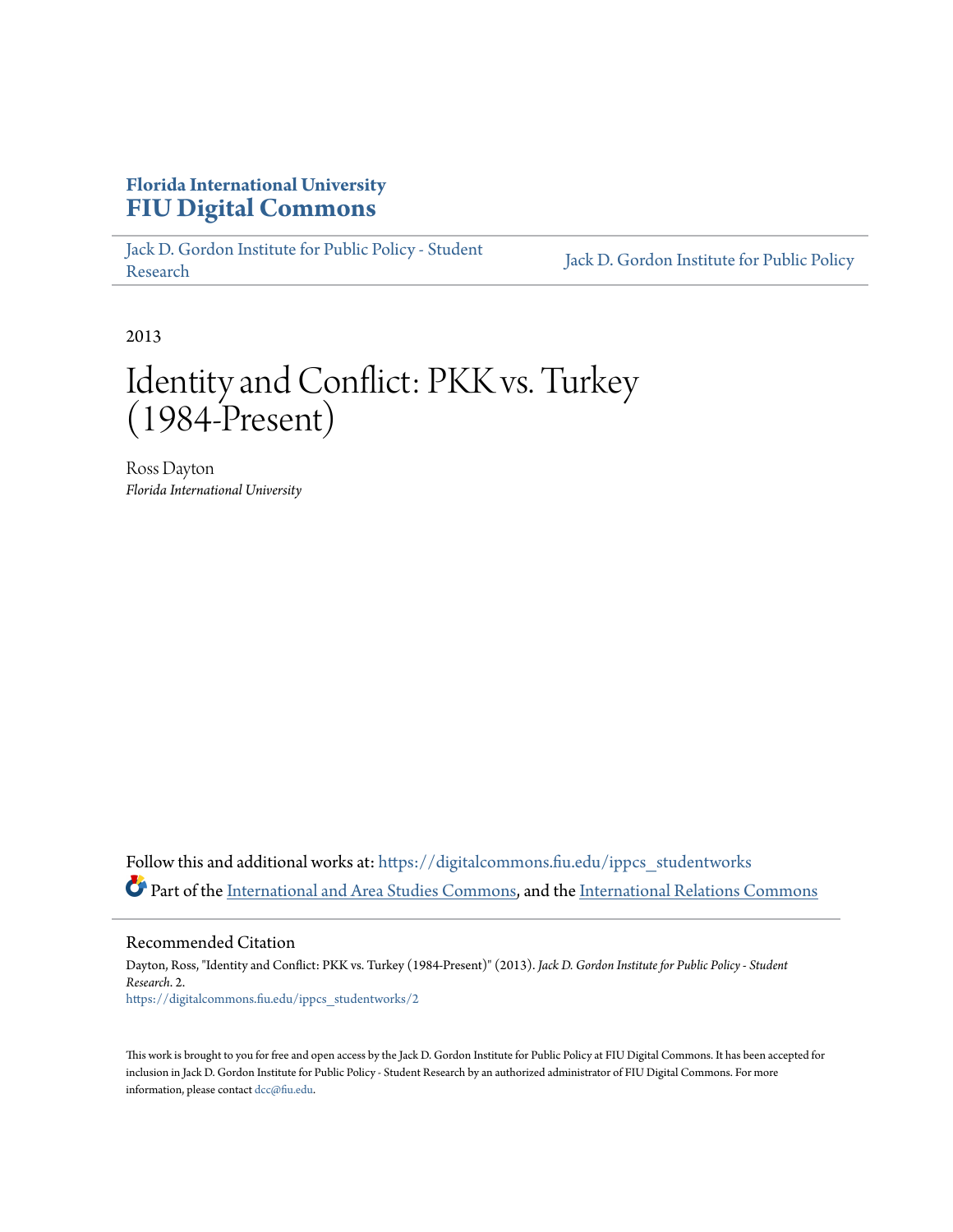### *Identity and Conflict: PKK vs. Turkey (1984-Present)*

by Ross Dayton, Florida International University<sup>1</sup>

#### **Abstract:**

 This paper offers a causal analysis of the conflict between the Kurdistan Workers' Party (PKK) and Turkey that has been ongoing since 1984. The history of Kurdish politics in Turkey is investigated in order to uncover the conflict's causes. The conflict's origins in the Turkish state's refusal to recognize Kurdish identity and its forced attempts to assimilate Kurds into Turkish society are examined. Other causal factors such as the political turmoil of the decades prior to the conflict's initiation, the involvement of the student youth in politics, the rise of the PKK, and the interrelationships between the causal factors are also analyzed. Further discussion on the conflict's influence on sociopolitical and interstate motivations and how the causes of this conflict compare with other conflicts is provided.

 $1$  Paper originally prepared to fulfill requirement for INR 3061, Conflict, Security and Peace Studies, taught by Dr. Marcie Washington, Fall 2013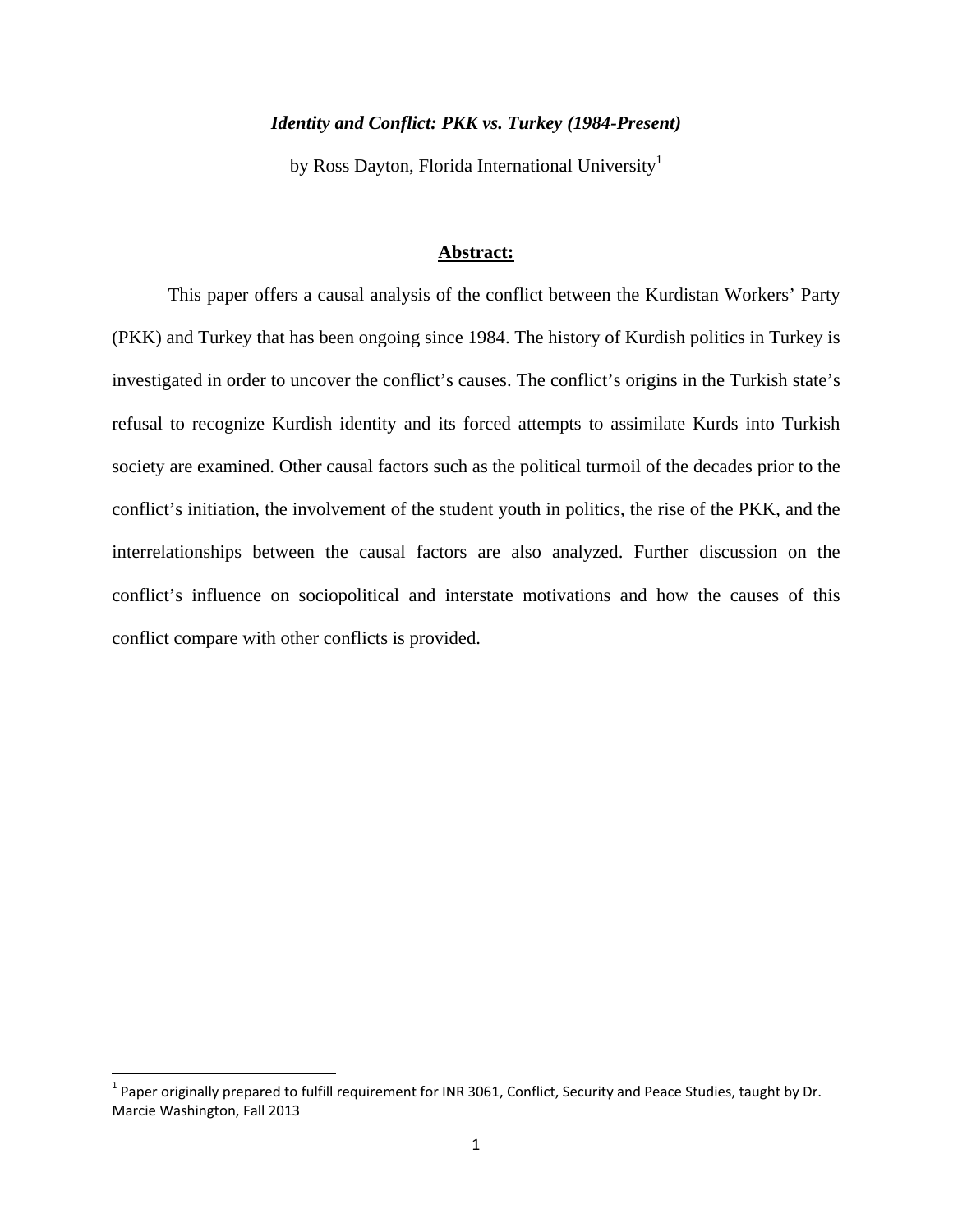#### Identity and Conflict: PKK vs. Turkey (1984-Present)

**Introduction.** Resolving a conflict is difficult if its causes and history are not fully understood. As long as the root causes of a conflict remain unresolved, the possibility of the conflict reemerging will always exist. Studying the causes of intrastate conflicts is especially important as there have been over 150 civil wars since the end of World War II (The Economist, 2013). Intrastate conflicts present several problems for the international system such as refugees, terrorism, and contagion of conflict (Gurr, 2007, p. 135; 149). While the number of intrastate conflicts has decreased since the end of the cold war, several continue to this day (The Economist, 2013). A notable example of such a conflict is the Turkish-Kurdish conflict.

**Importance.** The Kurds are the largest ethnic group without a state and the fourth largest ethnic group in the Middle East following Arabs, Persians, and Turks (Anderson, 2009; Stansfield, 2010). The region where most Kurds live crosses the borders of Turkey, Syria, Iraq, and Iran. The number of Kurds in Turkey range between 12 and 20 million, although it is difficult to get an exact number (Özcan, 2006; Assessment for Kurds in Turkey). The Kurdistan Workers' Party (*Partiya Kârkaren Kurdistan,* or PKK) has been at war with the Turkish state since 1984 (Klein, 2010, pp. 83-84). From its onset, nearly 40,000 people have died, three million Kurds have been displaced, vast human rights violations have been committed by both sides, and neighboring states often involved themselves in the conflict (Anderson, 2009; Marcus, 2007, p. 1).

**Primary Parties.** The United States, Turkey, and most European nations have classified the PKK as a terrorist group (Marcus, 2007, p. vii). However, the PKK is still arguably the most popular political group among Kurds in Turkey (Özcan, 2006, p. 8). The PKK was initially a Marxist-Leninist organization seeking to establish an independent and unified Kurdish state (Özcan, pp. 86-87). After the fall of the Soviet Union, the PKK moved away from conventional Marxism in favor of "democratic confederalism" (Öcalan, 2011, p. 21; Özcan, 2006, pp. 93-96). Instead of statehood, the PKK now fights for greater Kurdish rights in Turkey and to create a federated communal democracy for Kurds across state borders (Öcalan, p. 7; 21). The PKK has a fighting force of approximately 10,000 fighters; many in its ranks are women (Marcus, 2007, p. 172; Assessment for Kurds in Turkey).

The Turkish state, often controlled by its military, wishes to maintain stability and make Turkey a unified and homogeneous country (Anderson, 2009). The military follows a nationalist ideology based on the ideas of Mustafa Kemal Atatürk, the founding father of Turkey (Anderson, 2009). The conflict between the PKK and the Turkish state has mainly taken place in southeastern Turkey, where most of Turkey's Kurdish population is concentrated (Marcus, 2007, p. 4). Fighting has also spilled over the Turkish-Iraqi border where the PKK has bases (Marcus, p. 104).

**Causes.** The Turkish-Kurdish conflict originates from Turkey's refusal to recognize Kurdish identity. The Turkish state has sought to eliminate Kurdish identity and assimilate Kurds into Turkish society (Klein, 2010, p. 81). Unassimilated Kurds were disenfranchised from politics as even the word "Kurd" was banned from public discourse; opportunities for social and economic advancement were also bleak (Hassanpour, 1992).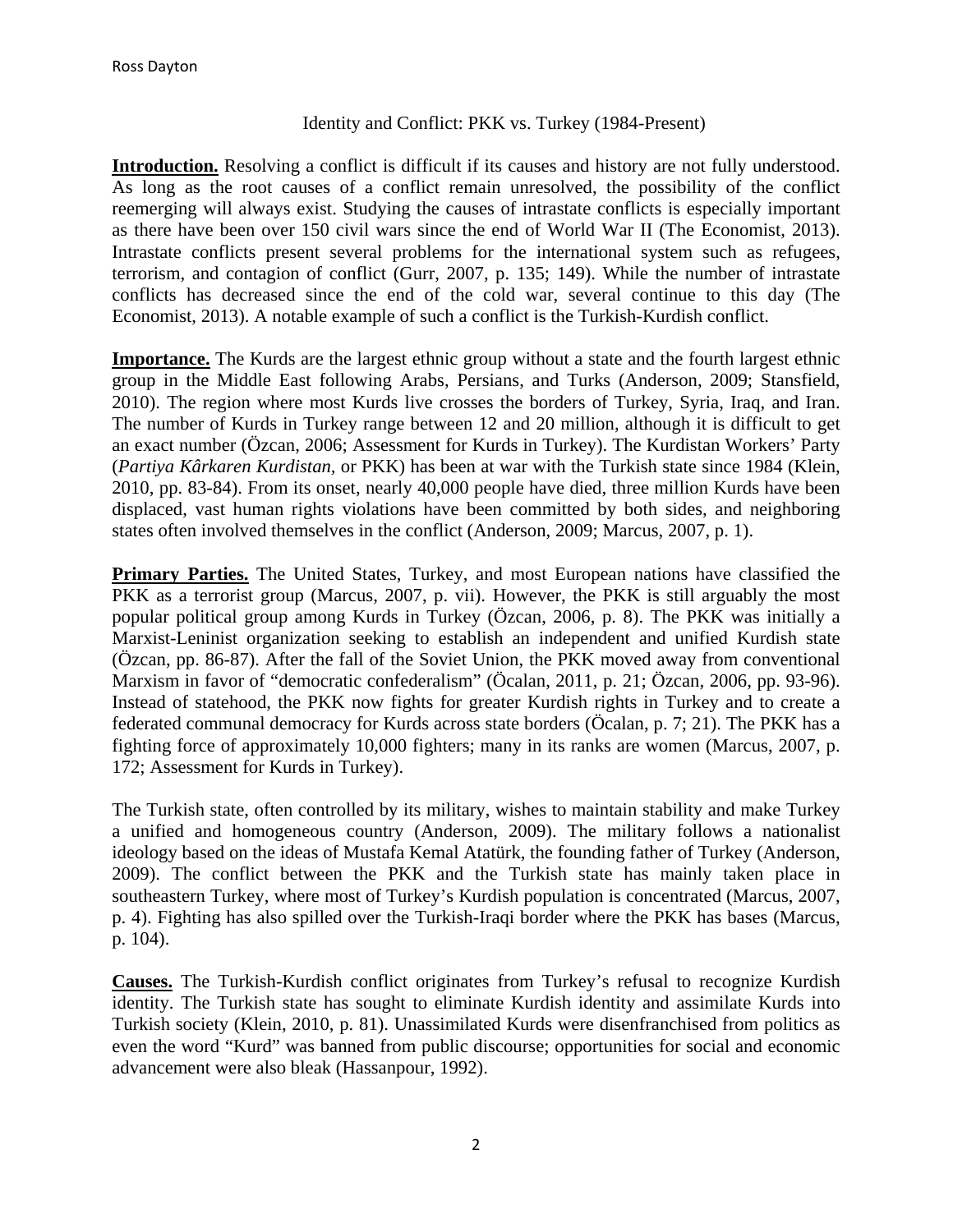The Turkish state's attempts to eliminate the Kurdish language have been called a "linguistic genocide," or simply "linguicide" (Hassanpour, 1992). While a national ban on the Kurdish language was not implemented until 1983, speaking Kurdish was prohibited in the southeastern provinces since 1925 (Scalbert-Yucel, 2010, p. 118). The letters Q, W, and X were banned as the letters exist in Kurdish but not in Turkish (Kurdish Language Academy, 2009). Kurdish peasants selling their goods in urban markets were fined for every Kurdish word they spoke (Hassanpour, 1992). Boarding schools were set up to separate Kurdish students from their homes and to force them to stop speaking Kurdish (Hassanpour, 1992). However, forcing Turkish on the Kurdish population proved to be a very slow and unsuccessful process; a survey in 1966 showed that between 66 and 91 percent of Kurds in some provinces could not speak a word in Turkish (Hassanpour, 1992).

The Turkish state also tried to discredit Kurdish identity. Turkish intellectuals regarded the Kurdish language as "broken Persian," a primitive language with no grammatical rules and a limited vocabulary of 400 words (Hassanpour, 1992; Özcan, 2006, pp. 68, 75). Kurds, according to the Turkish version of history, descend from the same tribe as the Turks but were isolated in the mountains and lost their mother tongue; consequently, the Kurds were labeled as "Mountain Turks" (Hassanpour, 1992; Özcan, 2006, p. 68). In the Oxford Turkish-English dictionary, the word "Kurd" translates to "uncivilized person" (Hassanpour, 1992).

Turkish nationalism emerged after the fall of the Ottoman Empire in the early twentieth century (Özcan, 2006, p. 70). During the war with Greece in 1919-1923, Mustafa Kemal united the Turks and Kurds on the basis of their shared Islamic identity (Özcan, p. 68). Many Kurds supported the Turkish-Kurdish alliance believing the ethnic plurality that existed under the Ottoman Empire would continue (Klein, 2010, p. 81). Once the Republic of Turkey was established, however, the Turkish elite sought to eliminate all minority identities in favor of secular nationalism (Klein, p. 81).

In response to being denied their own identity, the Kurds turned to Kurdish nationalism. The Kurds rebelled against the Turkish state in 1925, 1930, and 1937, but were brutally suppressed each time (Özcan, 2006, p. 73). The Turkish military used artillery strikes on Kurdish villages, burned their houses, and carried out mass deportations & massacres in order to intimidate the Kurds into submission (Özcan, p. 73). Kurdish activists were forced underground from 1938 to the 1960s due the state's devastating repression; this era in Kurdish politics became known as the decades of silence (Klein, 2010, p. 82).

The political situation in Turkey from the 1960s to the PKK's insurrection in 1984 was marked by instability, conflict, and repression. The 1961 constitution that followed the 1960 military coup gave more freedoms to left wing parties and trade unions. While the state was still hostile towards the Kurds, Kurds found some support amongst the Turkish left, especially the Turkish Workers' Party (TIP) (Özcan, 2006, p. 75). Another military coup took place in 1971 in response to student-youth groups becoming increasingly radical, increased frequency and scale of trade unions strikes, and the rising number of Marxist organizations (Özcan, pp. 76-77). The TIP and other organizations were banned, the right to strike was suspended, and politicians & activists were arrested en masse with several executed (Özcan, p. 77). Among those arrested was Abdullah Öcalan, who would later become the founder and leader of the PKK (Özcan, p. 78).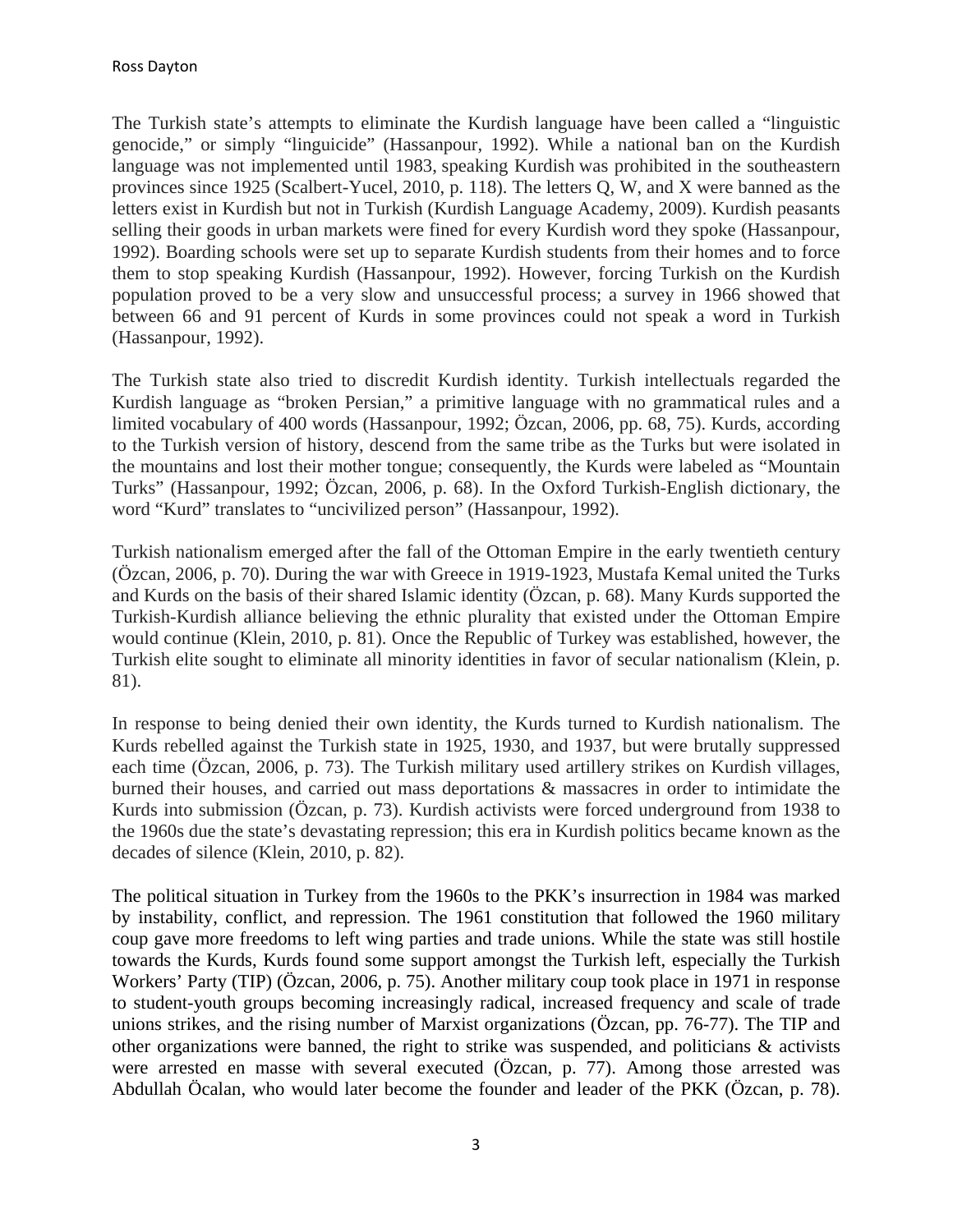After democracy was restored in 1974, the state still had difficulty maintaining order; coalition governments did not last long due to ideological divisions and distrust (Marcus, 2007, p. 49).

The youth fueled much of the political instability and conflict in the 1970s. Youths who could not find employment due to economic recession and inflation joined militant groups on both the left and the right; these groups often fought each other in the streets and universities (Marcus, p. 50). The attempts made by the Turkish state to assimilate Kurdish students later came back to haunt it; many remained loyal to their roots, constituting an educated Kurdish youth seeking to change the status quo (Marcus, p. 36). The Kurdish youth of the 1970s also did not have the traumatic memories of the state's violent suppression of Kurdish rebellions, allowing them to move past the decades of silence (Marcus, p. 19). Several Kurdish nationalist organizations were formed by the youth at the time as the state was too weak to stop them; the most notable among them was the PKK (Marcus, p. 36).

From the organization's inception, Abdullah Öcalan and the PKK's founding membership believed that armed struggle would be necessary to achieve their goals (Marcus, 2007, p. 36). Öcalan's charisma and emphasis on armed revolution helped the PKK gain support early on (Marcus, p. 38). In order to solidify its leadership over the Kurdish movement, the PKK verbally and physically assaulted rival Kurdish and leftist groups (Marcus, pp. 40-41). The PKK then made assassination attempts on Kurdish tribal leaders and landlords who had ties with right-wing groups and the state; these attacks made the group popular as they demonstrated its willingness to fight oppression (Marcus, pp. 45-46).

The military seized control of the state again in 1980 in order to end the political instability and eradicate all of its sources (Marcus, pp. 50-51). Six hundred thousand leftist, rightist, and Kurdish activists were arrested (BBC News, 2012). Fifty people were executed, many prisoners were tortured, and hundreds died in prison (BBC News, 2012). Freedom of expression was heavily restricted and university students & faculty were banned from joining political parties (Marcus, 2007, pp. 83-84). The military regime cracked down on all expressions of Kurdish identity and culture, no matter how minor (Marcus, p. 85). Öcalan and many other PKK members managed to flee from Turkey to Syria just before the 1980 coup (Marcus, pp. 52-53).

In Syria, the PKK came in contact with militant Palestinian groups for military training for PKK forces (Marcus, 2007, pp. 56-57). The PKK also made alliances with leftist Kurdish and Turkish groups that were previously rivals and sought financial and political support from Kurdish Diasporas in Europe (Marcus, pp. 54-57). With the help of the Iraqi Kurdistan Democratic Party (KDP), the PKK built bases near the Turkish border to attack and retreat more easily (Marcus, pp. 68-71).

The PKK came back to Turkey in 1984 to start its insurrection (Marcus, pp. 79-80). Years of military rule made the state confident that all threats to stability had been wiped out (Marcus, pp. 83-85). A new constitution was established in 1983, and the military began lifting martial law (Marcus, pp. 83-85). The PKK seized the opportunity to strike.

**Relationships.** The causes of the PKK-Turkey conflict are all heavily interrelated. The primary cause of the conflict is the struggle for Kurdish identity. The major secondary causes include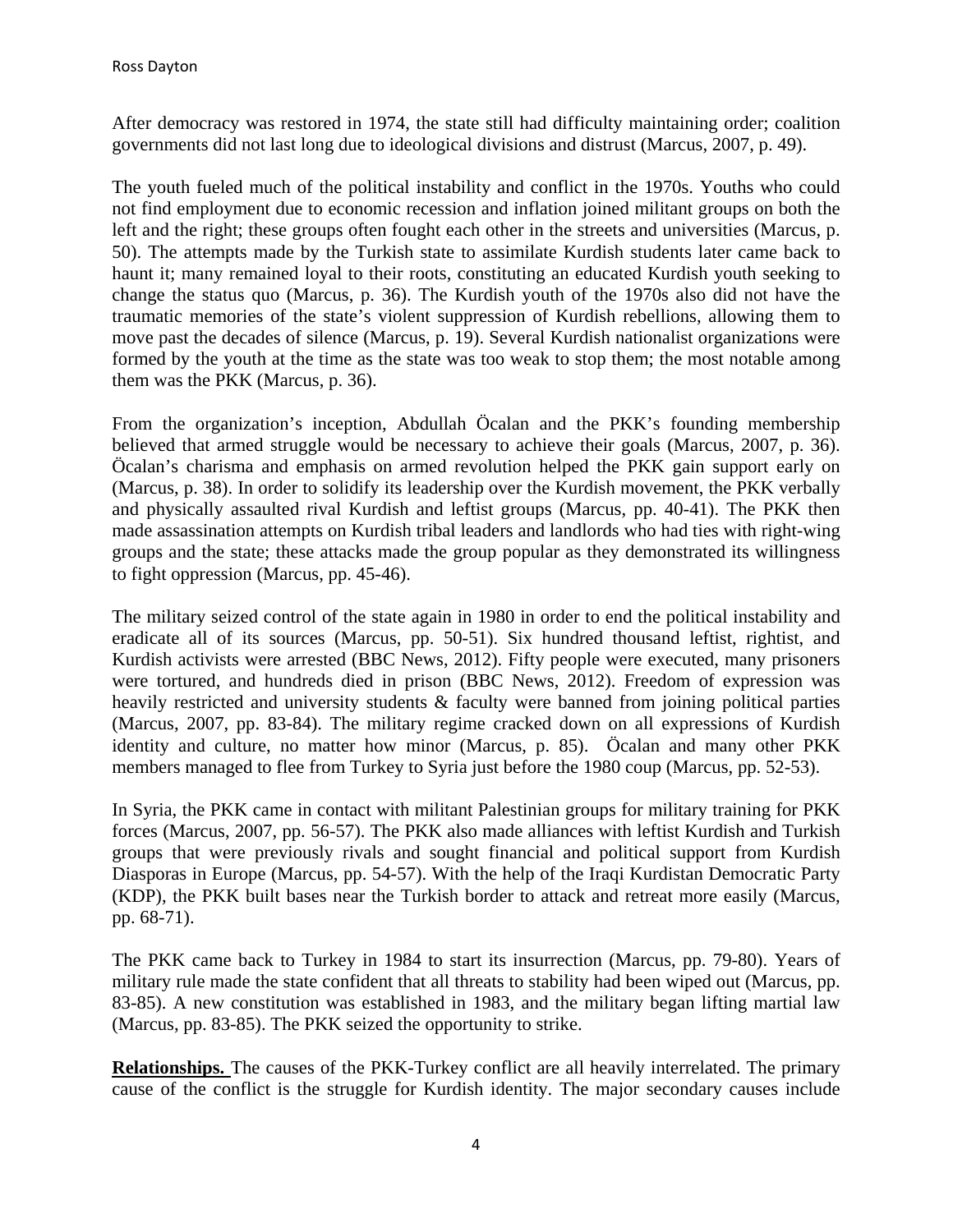political & cultural repression by the state, the political instability that preceded the conflict, and the involvement of the student youth. The state used repression to eradicate Kurdish identity. State repression was also used to deal with the political instability, but it also served as a catalyst for it. The student youth responded to the grievances made by the repression, instability, and Kurdish struggle by mobilizing for political action, which caused all three factors to intensify. The interpenetration of all these factors led to the rise of the PKK and its conflict with the Turkish state.

**Discussion.** The causes of the conflict had a great deal of influence on the interstate and sociopolitical motivations and behaviors of the actors involved. According to Ted Robert Gurr (2007), salience in identity is essential to ethnic conflict because it allows leaders to frame a communal group's interests in ethno-cultural terms and makes it easier to unite them for collective action (p. 137). Differences in how certain groups are treated compared to others will increase the salience of their identity and the likelihood of conflict (Gurr, p. 138). The PKK's experience shows that it is not enough for rebel leaders to just give a conflict a framing (a theoretical and ideological orientation such as nationalism or Marxism) (Gurr, p. 140). It is also necessary to take action in accordance to the framing. While the Kurdish left framed the Turkish-Kurdish conflict with ethno-nationalist identity and Marxist ideology, the PKK's willingness to take violent action gave it legitimacy among Kurds (Marcus, 2007, pp. 45-46).

Despite having idealistic goals, the PKK acts in a realpolitik manner. It often used violent and illegal means to strengthen its position and attack its enemies and rivals. The PKK also got indirect support from Syria while it was in exile (Marcus, p. 58). Having several disputes with Turkey while being a significantly weaker state, Syria wanted to use the PKK as a proxy (Marcus, pp. 59-61). However, this support was limited as Syria has its own Kurdish population and did not want it to rebel (Marcus, p. 61). Iraq, Iran, Greece, and Israel have also supported the PKK for their own political ends (Marcus, pp. 98-99; BBC News, 1999; Ravid, 2013; Ali, 2011).

The conflict between the PKK and the Turkish state often spilled over into Northern Iraq (Marcus, p. 104). The Turkish military conducted raids across the Iraqi-Turkish border to destroy PKK strongholds (Marcus, p. 104). However, Turkey's ability to deal with perceived Kurdish threats outside its borders has always been limited by external factors. In the 1920s, the United Kingdom gave autonomy to the Kurds in northern Iraq, which Turkey saw as a threat to assimilating Kurds within its own borders (Olson, 2010, pp. 29-30). Turkey could not invade and control Northern Iraq as it was preoccupied with putting down its own Kurdish rebellions (Olson, p. 30). In addition, Turkey wanted to join the League of Nations to form alliances against the Soviet Union and get financial aid from its members (Olson, p. 30). Turkey faced a similar situation in 2003 when the United States invaded Iraq; it did not participate to not jeopardize its chances of joining NATO and the European Union (Olson, p. 30).

Turkey's relationship with Iraqi Kurdistan has recently improved dramatically. The autonomous Kurdistan Regional Government (KRG) built an oil pipeline to Turkey without the Iraqi central government's consent, and Turkey and Kurdistan recently signed a 50 year energy deal (Inskeep, 2014; Jones & Grimm, 2014). In an unprecedented move, a spokesperson for Turkey's ruling party, the Justice and Development Party (AKP), recently claimed it will support Iraqi Kurdistan's right to self-determination and independence (Jones & Grimm, 2014).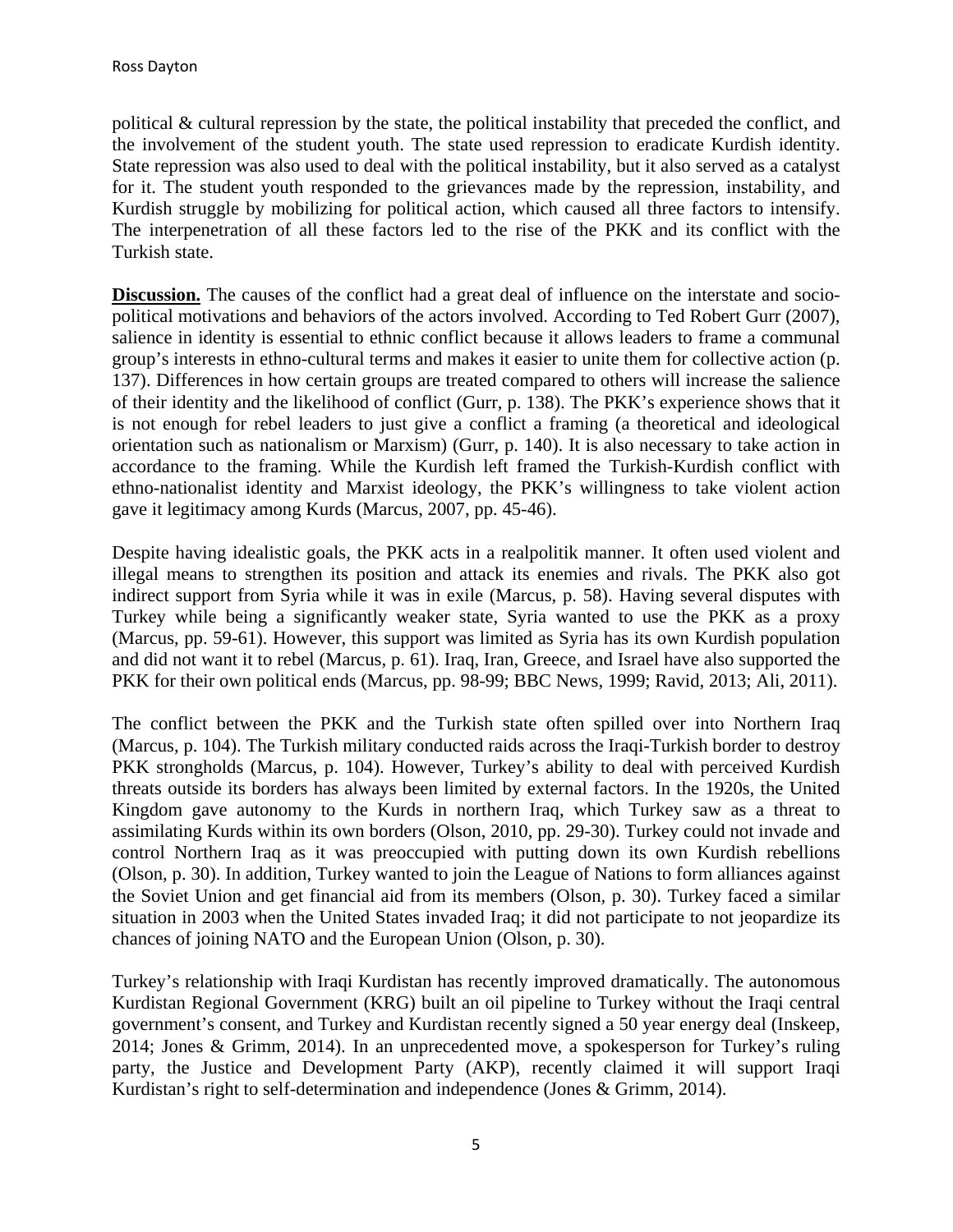Turkey's recent support for Iraqi Kurdistan may result from the security threat the Islamic State of Iraq and Syria (ISIS) poses. ISIS has taken control of towns near the Turkish border and seized a Turkish embassy in Mosul (Tahiroglu, 2014). After the Iraqi army fled from ISIS, Kurdish "Peshmerga" forces took control of Kirkuk, a disputed oil-rich city which the Kurds claim is the "Kurdish Jerusalem" (Jones & Grimm, 2014). Throughout the crisis, the KRG continues to export oil to Turkey and deter ISIS' expansion (Jones & Grimm, 2014).

However, Turkey's relationship with Syrian Kurds has not been as positive. The Syrian Kurdish region governed by the People's Protection Units (YPG) has close ties with the PKK, and consequently cold relations with Turkey (Zaman, 2014). The YPG claims that Turkey supported Syrian Jihadist groups, including ISIS, to fight against them (Zaman, 2014). The YPG is also not in good terms with the KRG's ruling party, the Kurdistan Democratic Party (KDP), which claims the YPG sidelined other political parties by force (Zaman, 2014). The PKK also has uneasy relations with the KDP due to armed conflict between the two groups in the 1990s (Marcus, 2007, p. 247).

**Relationship to Other Wars.** The causes of the Turkish-Kurdish conflict share similarities with the causes of other conflicts. Conflicts based on ethnic and nationalist identities have been widespread in recent history; between 1945 and 2003, 121 civil wars were fought by national and minority groups, 60 being ethno-nationalist conflicts that have lasted over a decade (Gurr, 2007, p. 133). Political & cultural discrimination and state repression are common factors in ethnonationalist conflicts (Gurr, pp. 139-140). Youth involvement has been a significant influence in conflicts (Beehner, 2007). Countries with large youthful populations and high unemployment are more prone towards civil conflict; a phenomenon referred to by demographers as "youth bulges" (Beehner, 2007).

**Conclusion.** The conflict between the PKK and the Turkish state is the latest chapter of the Kurdish struggle in Turkey. Its root cause lies in the Turkish state denying the Kurds their own identity. Even if the PKK is defeated militarily, Turkey's Kurdish problem will not go away without resolving its underlying cause. Minor progress has been made in recent years; in the 1990s public debate on the Kurdish question was no longer prohibited (Klein, 2010, p. 84). Since his capture in 1999, Abdullah Öcalan has been trying to negotiate an end to the conflict (Al Jazeera, 2013). Turkish Prime Minister Recep Tayyip Ergodan is pushing for reforms that would allow pro-Kurdish parties to participate in government and private schools to teach Kurdish (Al Jazeera, 2013). The PKK agreed to a ceasefire and withdrawal into northern Iraq, but threatens to re-enter Turkey and continue fighting if the state stalls on implementing reforms (Al Jazeera, 2013; Al Jazeera, 2013). Many Kurds do not believe the reforms are enough, and clashes between Kurdish protesters and Turkish police continue (Bektas, 2013; Al Jazeera, 2013). Good relations with Iraqi Kurdistan may be a key factor in the peace process, but how the possibility of a Kurdish state across the border will affect the conflict is still unclear. Thus, a definitive end to the war remains unforeseen.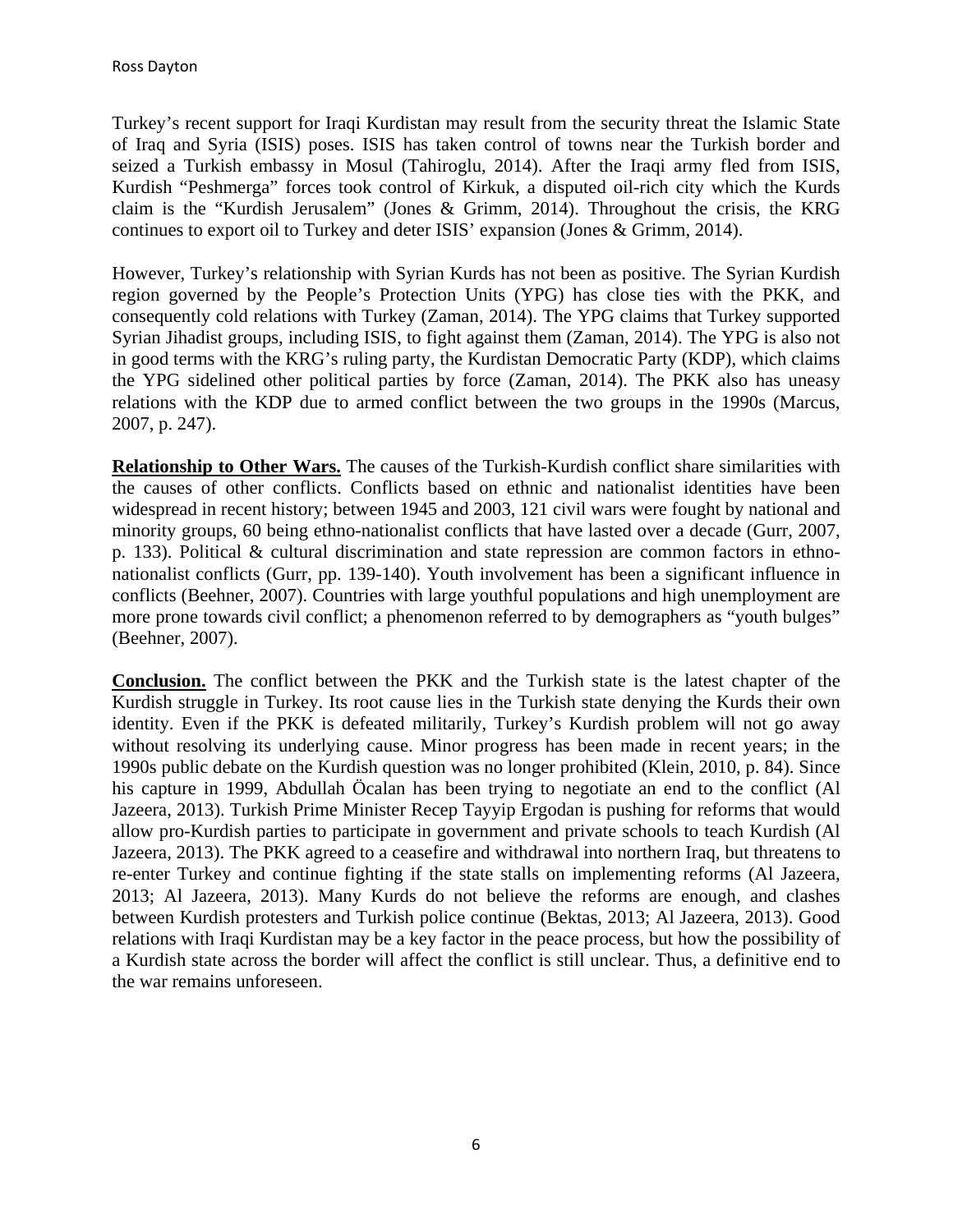**Appendix.** 

# Turkish‐Kurdish Conflict Model

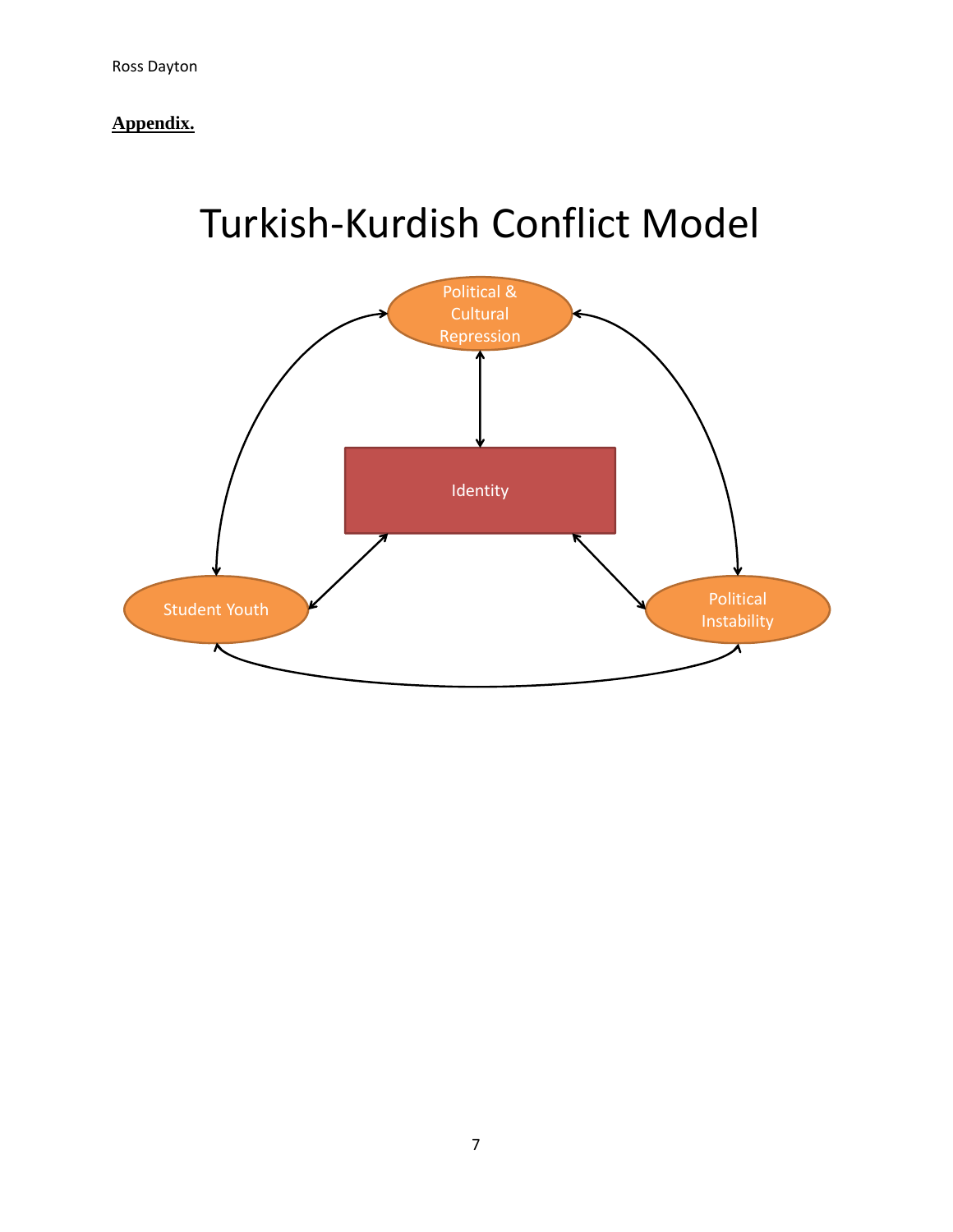# **Works Cited**

- Al Jazeera. (2013, October 22). *Kurdish rebels warn of new raids in Turkey unless peace process revived*. Retrieved from Al Jazeera: http://america.aljazeera.com/articles/2013/10/22/‐pkk‐threatens‐ torenewfightinturkey.html
- Al Jazeera. (2013, May 08). *PKK rebels begin withdrawal from Turkey*. Retrieved from Al Jazeera: http://www.aljazeera.com/news/europe/2013/05/201358145139660169.html
- Al Jazeera. (2013, September 30). *Turkey announces reforms to increase Kurdish rights*. Retrieved from Al Jazeera: http://america.aljazeera.com/articles/2013/9/30/turkey‐ announcespackageofreformstoincreasekurdishrights.html
- Al Jazeera. (2014, June 8). *Clashes in southeast Turkey after Kurds shot* . Retrieved from Al Jazeera: http://www.aljazeera.com/news/middleeast/2014/06/clashes‐southeast‐turkey‐after‐kurds‐ shot‐201468175550716582.html
- Ali, O. (2011, September 18). *Possible consequences of PKK‐Israeli union*. Retrieved from Today's Zaman: http://www.todayszaman.com/news‐257074‐possible‐consequences‐of‐pkk‐israeli‐unionby‐ othman‐ali\*.html
- Anderson, C. (2009, March). *Kurds in Turkey: Building Reconciliation and Local Administrations.* Retrieved from Beyond Intractability: http://www.beyondintractability.org/casestudy/anderson‐ kurds
- *Assessment for Kurds in Turkey*. (n.d.). Retrieved from Minorities at Risk: http://www.cidcm.umd.edu/mar/assessment.asp?groupId=64005
- BBC News. (1999, June 2). *Ocalan: Greeks supplied Kurdish rebels* . Retrieved from BBC News: http://news.bbc.co.uk/2/hi/europe/358115.stm
- BBC News. (2012, April 2). *Turkey's 1980 military coup leaders stand trial*. Retrieved from BBC News: http://www.bbc.co.uk/news/world‐europe‐17605966
- Beehner, L. (2007, April 27). *The Effects of 'Youth Bulge' on Civil Conflicts*. Retrieved from Council on Foreign Relations: http://www.cfr.org/world/effects‐youth‐bulge‐civil‐conflicts/p13093
- Bektas, U. (2013, October 1). *Kurdish militants say Turkey's rights reforms not aimed at peace*. Retrieved from Reuters: http://www.reuters.com/article/2013/10/01/us‐turkey‐kurds‐pkk‐ idUSBRE9900KC20131001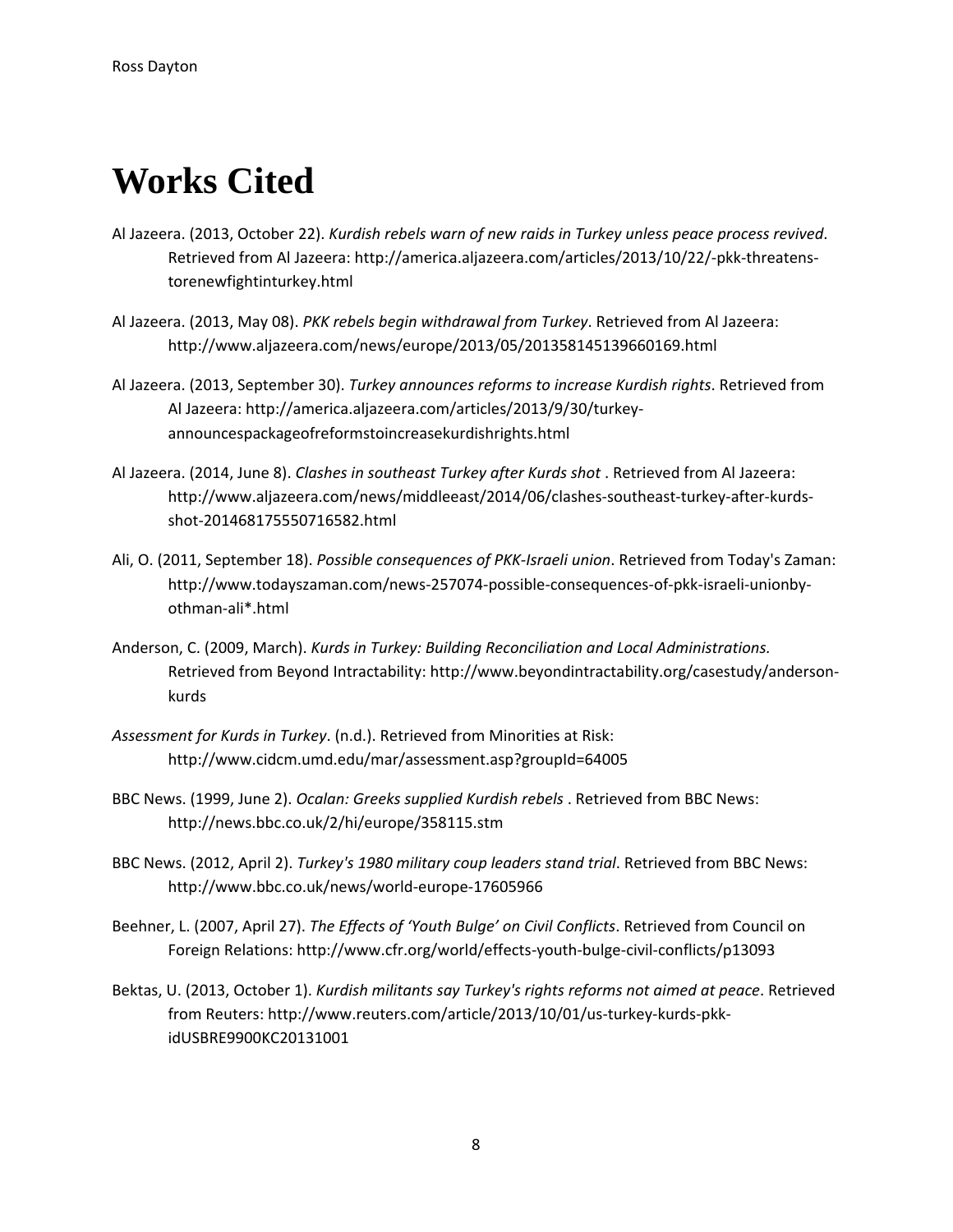- Gurr, T. R. (2007). Minorities, Nationalists, and Islamists. In C. A. Crocker, F. O. Hampson, & P. Aall, *Leashing the Dogs of War: Conflict Management in a Divided World* (pp. 115‐128). Washington D.C.: United States Institute for Peace.
- Hassanpour, A. (1992). *Kurdish Language Policy in Turkey*. Retrieved from Kurdish Academy of Language: http://www.kurdishacademy.org/?q=node/129
- Inskeep, S. (2014, February 19). *Kurds Bypass Iraq Government, Build Oil Pipeline To Turkey*. Retrieved from NPR: http://www.npr.org/2014/02/19/279405622/kurds‐bypass‐iraq‐government‐build‐ oil‐pipeline‐to‐turkey
- Jones, S., & Grimm, R. (2014, June 17). *Turkey Would Support Iraqi Kurds' Bid For Self‐Rule, Spokesman Says In Historic Remark*. Retrieved from Huffington Post: http://www.huffingtonpost.com/2014/06/17/turkey‐kurdistan\_n\_5504309.html
- Klein, J. (2010). Turkish responses to Kurdish identity politics: recent developments in historical perspective. In R. L. Stansfield, *The Kurdish Policy Imperative* (pp. 79‐97). London: Royal Institute of International Affairs.
- Kurdish Language Academy. (2009, January 23). *Legislators begin work to allow use of letters q, w, x*. Retrieved from Kurdish Language Academy: http://www.kurdishacademy.org/?q=node/435
- Marcus, A. (2007). *Blood and Belief: The PKK and the Kurdish Fight for Independence.* New York: New York University Press.
- Öcalan, A. (2011). *Democratic Confederalism.* London: Transmedia Publishing Ltd.
- Olson, R. (2010). Denied a state, winning a region: comparing Kurdish nationalism after 1918 and 2003. In R. L. Stansfield, *The Kurdish Policy Initiative* (pp. 27‐41). London: Royal Institute of International Affairs.
- Özcan, A. K. (2006). *Turkey's Kurds : A Theoretical Analysis of the PKK and Abdullah Öcalan.* London : Routledge Advances in Middle East and Islamic Studies.
- Ravid, B. (2013, November 13). *Turkey FM condemns Israeli 'plan' to support PKK*. Retrieved from Haaretz: http://www.haaretz.com/news/diplomacy‐defense/turkey‐fm‐condemns‐israeli‐plan‐ to‐support‐pkk‐1.383801
- Scalbert‐Yucel, C. (2010). The liberalization of Turkish policy towards the Kurdish language: the influence of external actors. In R. L. Stansfield, *The Kurdish Policy Imperative* (pp. 116‐129). London: Royal Institute of International Affairs.
- Stansfield, R. L. (2010). Introduction. In R. L. Stansfield, *The Kurdish Policy Imperative* (pp. 1‐15). London: Royal Institute of International Affairs.